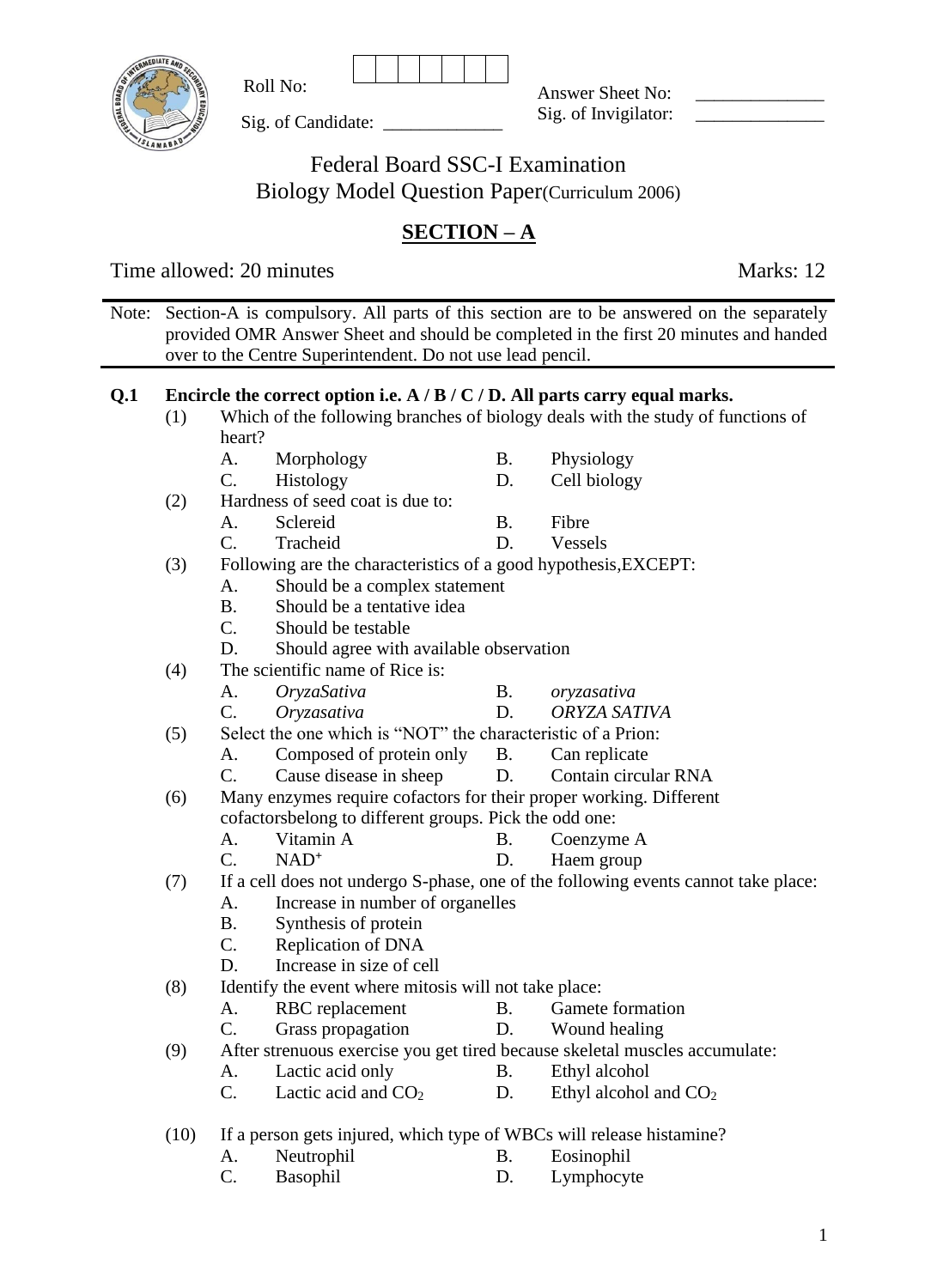(11) In the given animal cell, which labelled part is responsible for the oxidation of food in the cell:



(12) The diagram shows some stages of digestion. Choose the best option for the action of Trypsin and Erepsin enzymes:

| X | Trypsin     | Erepsin<br>Y | Z           |
|---|-------------|--------------|-------------|
|   |             |              |             |
| Α | Protein     | Amino acid   | Polypeptide |
| B | Amino acid  | Protein      | Polypeptide |
| Ċ | Polypeptide | Amino acid   | Protein     |
|   | Protein     | Polypeptide  | Amino acid  |

| <b>Solution of MCQ (Section A)</b> |  |
|------------------------------------|--|
|------------------------------------|--|

|  | ∽ |  |
|--|---|--|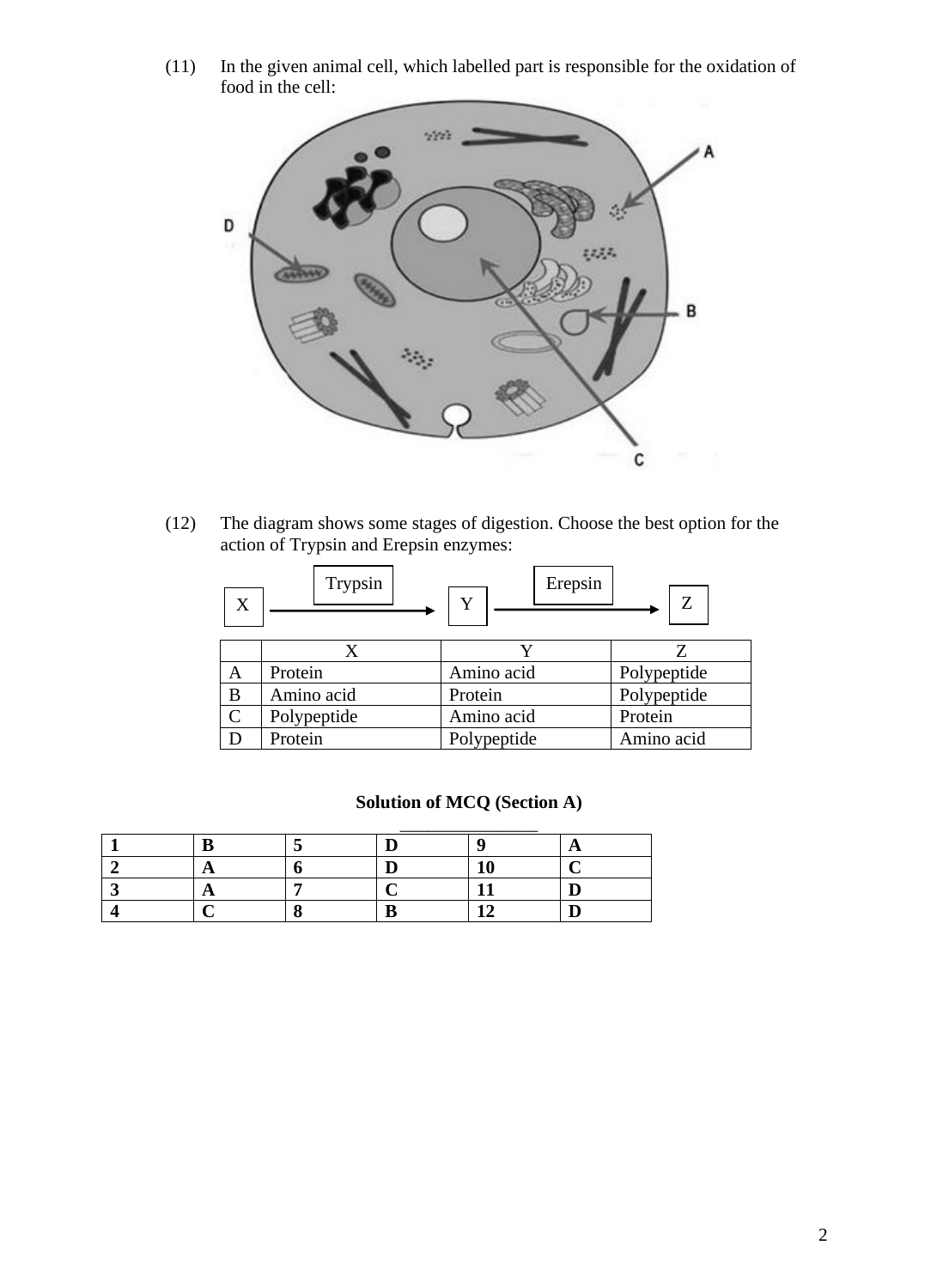

Time allowed: 2.40 hours Total Marks: 53

Note: Answer any ELEVEN parts from Section 'B' andattempt any TWO questions from Section 'C' on the separately provided answer book. Use supplementary answer sheet i.e. Sheet–B if required. Write your answers neatly and legibly.

# **SECTION – B** (Marks 33)

- Q.2 Attempt any **ELEVEN** parts from the following. All parts carry equal marks. Be brief and to the point. (11  $\times$  3 = 33)
	- i. Answer the following questions related to the Mustard plant



a. Name the level of organization exhibited by the Mustard plant.Also write its scientific name. (1)

(Answer) Level of organization shown by the mustard plant is **"Multicellular organization".**

**Scientific name** of the Mustard plant is *Brassica campestris.*

- b. Mention the role of part A in the given plant. (1)
- (Answer) Labelled part A in the above figure of Mustard plant is "Flower" Flower is **the reproductive part** of the Mustard plant.It directly takes part in sexual reproduction responsible for the **formation of seeds & fruit**

c. Identify the part C and D of the plant on the basis of their function?(1) (Answer) Part C - Stem (vegetative part

Part D - Root (vegetative part)

ii. How Ronald Ross proved the deduction, "**Plasmodium should be present in mosquito**"?

(Answer) Ronald Ross performed important experiments in order to test the deductions related to the transmission of plasmodium

### **i. BY USINGFEMALE ANOPHELES MOSQUITO**

He allowed a female Anopheles mosquito to bite a malarial patient. He killed the mosquito some days later & found Plasmodium multiplying in stomach of mosquito.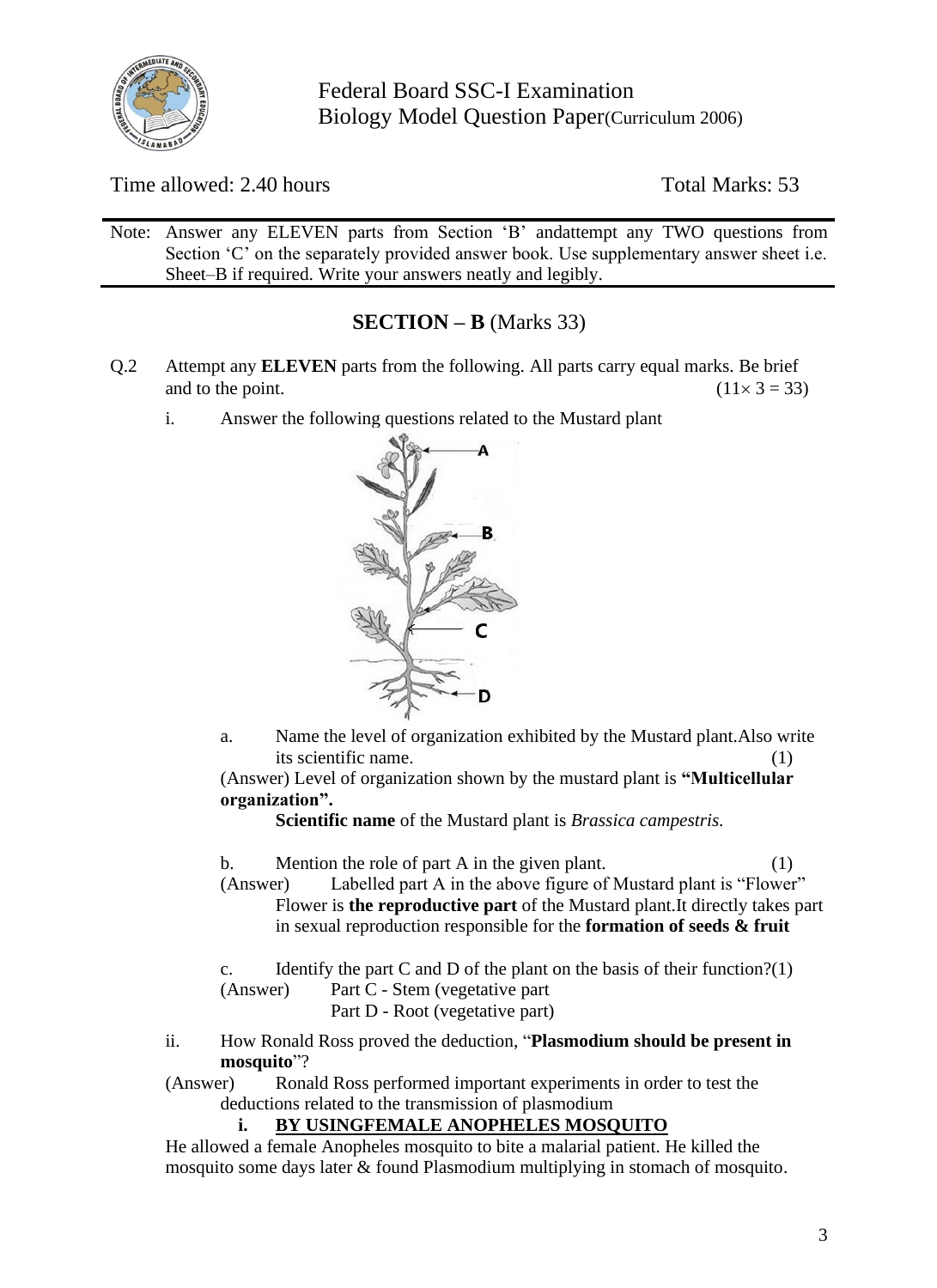# **ii. BY USING FEMALE CULEX MOSQUITO**

He allowed female Culex mosquito to bite on the sparrows suffering from malaria. He then allowed these mosquitoes to bite the healthy sparrows. The sparrows got malaria.

**RESULTS:**The experiments of Ross confirmed that mosquito is involved in the spread Plasmodium &malaria

iii. Suppose a doctor is examining the group of children suffering from Rickets and anaemia:

- a. Name the food components the children are lacking in their diet. (1)
- (Answer) **Deficiency** of **Vitamin D** is the cause of Rickets in children &**deficiency of iron** causes anaemia
	- b. What is the importance of those food components in human body? (2)

(Answer) **Vitamin D**

- i. Helps to regulate the absorption of calcium and phosphate by the intestines & their retention in the body
- ii. Helps in deposition of Calcium & phosphorus in bones so keeps the bones strong.

#### **Iron**

- i. It is a part of haemoglobin and myoglobin in muscles. It is involved in the transport of oxygen.
- ii. It is involved in cellular energy production.
- iii. It also supports immune system.

### **(Note: students can write any 2 functions of Vitamin D andiron)**

iv. Briefly describe the problem of Protein Energy Malnutrition. (3)

(Answer) **Protein energy malnutrition** is caused by deficiency of both proteins and calories in the diet. Example of diseases caused by PEM is Kwashiorkor & Marasmus

**Kawashiorkor**: A growing child who does not get enough protein develops this disease. Growth is retarded & a child is weak

**Marasmus:** The wasting of the body resulting from general starvation is called marasmus. Patient lose all their body fat & muscle strength.They acquire a skeletal appearance

v. Which kingdom does Euglena belong to? Give reason for its placement.Enlist any three characteristics of that kingdom. $(0.5+1+1.5)$ 

### (Answer) **Euglena** belongs to **Kingdom Protista.**

**Reason for placement:**it is a unicellular organism.Euglena has both plant-like (presence of chlorophyll) and animal-like (heterotrophic mode of nutrition in darkness and lack of cell wall) characters. Due to this it is placed in the kingdom Protista.

### **characteristics**

- i. Kingdom Protista includes eukaryotic organisms with a unicellular or simple multicellular structure.
- ii. Most organisms belonging to this kingdom are aquatic
- iii. It includes animal like protists called protozoa e.g., amoeba, Plant like protists called algae e.g., Euglena. Fungi like protistse.g., slime mold
- vi. Complete the table related to epithelial tissue

| Tissue name         | Location                     | Function                  |
|---------------------|------------------------------|---------------------------|
| Squamous epithelium | Alveoli of lungs             | Passage of material by    |
|                     |                              | diffusion & filtration    |
| Columnar epithelium | Lines stomach $\&$ intestine | Secretion, absorption $&$ |
|                     |                              | protection                |
| Ciliated epithelium | Lines the respiratory        | Transport through tubes   |
|                     | passages                     |                           |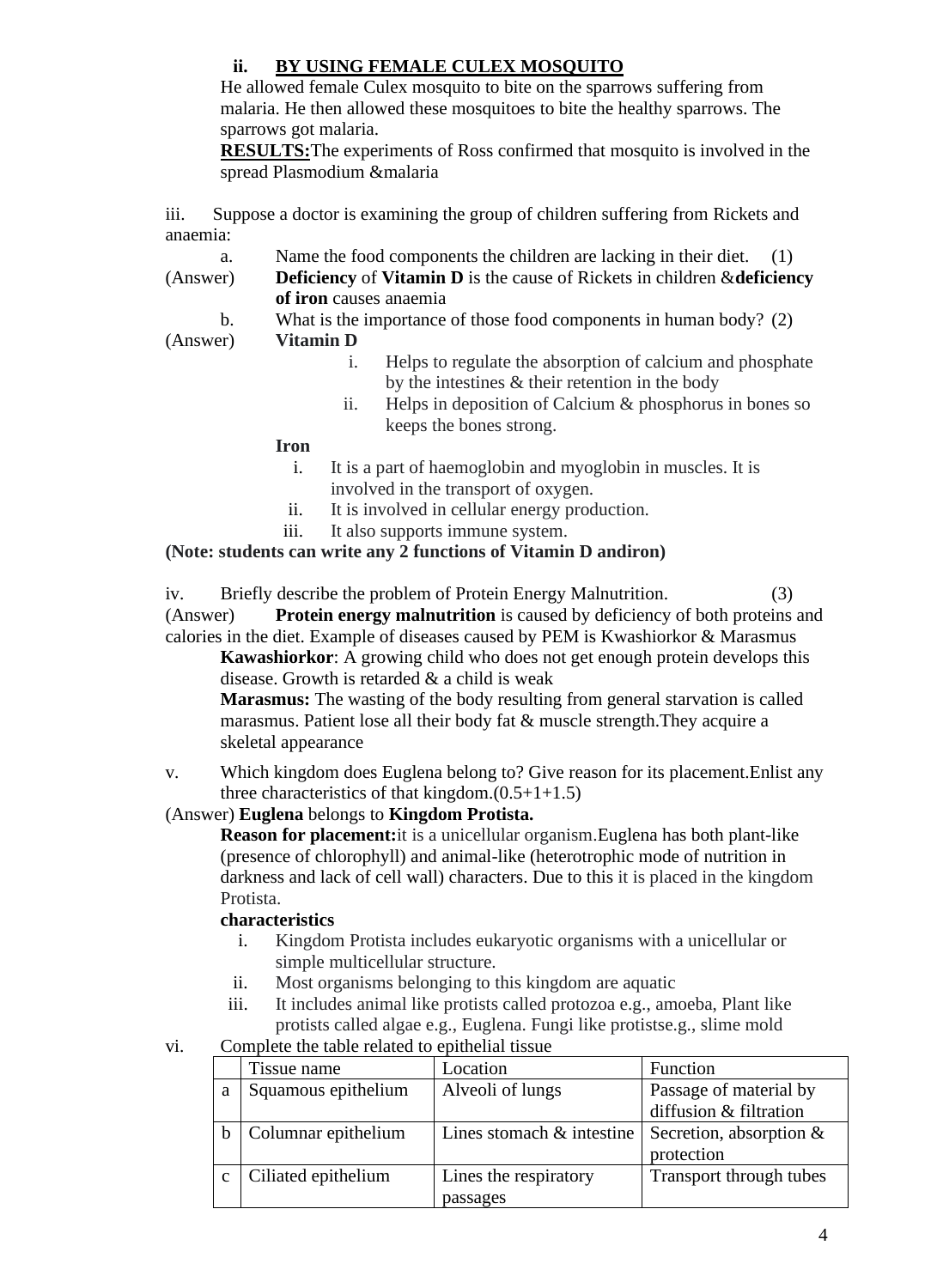vii. How pollution affects the biodiversity? Briefly discuss. (3)

(Answer) Pollution affects environment & biodiversity.

- i. The global climate change may occur so rapidly that many species will be unable to adjust their range & become extinct.
- ii. Pesticides have caused the abundance of predatory birds to decrease  $\&$  acid deposition has caused worldwide decline in amphibian population

**(Note: Students can write down other effects of pollution according to their choice)**

viii.



a. In the above figure, identify the phase and type of cell division. (01) (Answer) The type of cell division in the given figure is **"Mitosis"**.& the phase of mitosis shown in the figure is **"Anaphase"**

- b. State the events taking place in this phase of cell division. (02)
	- i. In anaphase spindle fibres**contract.**
	- ii. Sister chromatid of each chromosome **separate** from each other and move to the opposite poles. Now they are called chromosomes. Finally, same number of chromosomesas parent cell reach the respective poles.
- ix. With the help of graph interpret the effect of temperature on enzyme activity?

#### (Answer) **Effect of temperature on enzyme activity:**



**Heat increases molecular motion**,so the molecules of the substrates & enzymes move more quickly so the rate of reaction increases. The temperature at which an enzyme catalysed reaction happens fastest is called the **Optimum temperature.**  Different enzymes have different optimum temperature. Optimum temperature for **human enzymes is 36<sup>0</sup>C TO 38<sup>0</sup>C.**

**If the temperature is increased** above the optimum temperature, then rate of reaction decreases due to denaturation of enzyme.

**If temperature is reduced** to below freezing point, enzymes are inactivated but not denatured. They will regain their catalytic activity when higher temperatures are restored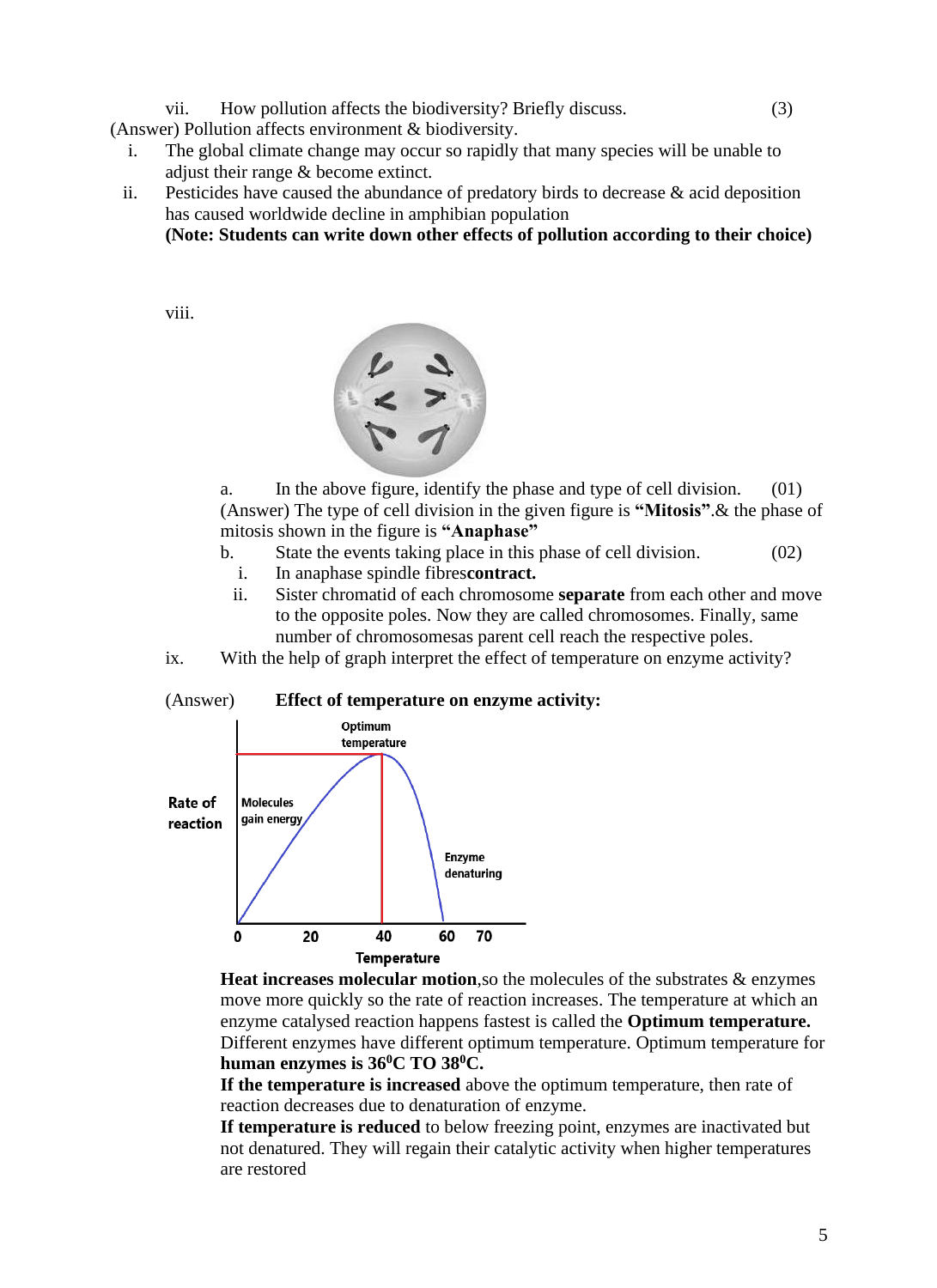a. Death of heart muscles takes place during Myocardial infarction.

(Answer) **Infarction** means death **due to lack of oxygen**

- i. if one of the **coronary arteries of heart is blocked due to embolus or large plaque**,blockage will occur.
- ii. Portion of the heart muscle will not get supply of oxygen so this portion of **heart muscle dies**.
- b. RBCs are biconcave in shape

(Answer) The biconcave shape of RBC provides a **larger surface** for the **diffusion of gases into and out of the cell at a faster rate.** Exchange of oxygen is efficient due to biconcave RBCs.

xi. In the given figure, plant cells are placed in hypotonic and hypertonic solutions.



Evaluate the effects of these solutions on plant cells.

(Answer) **Cell in the hypotonic solution:** In the figure where the cell is placed in hypotonic solution;

- i. Water from outside of the cell moves inside the cell.
- ii. Cytoplasm expands& large central vacuole gains water.
- iii. Plasma membrane pushes against the rigid cell wall. So cell will become turgid in this situation cell will not burst because cell wall does not give away

**Cell in the hypertonic solution:** In the figure where the cell is placed in hypertonic solution;

- i. When a plant cell is placed in a hypertonic solution, the water inside the cells is drawn out by osmosis.
- ii. The vacuoles decrease in size.
- iii. The cytoplasm also shrinks and plasmolysis occurs.
- xii. Give reasons as, to why:  $(1x3=3)$

a. A person with blood type O is universal donor

(Answer) People with type O blood are called universal donors because their **donated red blood cells have no antigens** and can therefore be safely given to people of any blood group.

b. Veins have low blood pressure as compared to arteries

(Answer) Veins carry blood back to your heart from the rest of the body.

- i. Blood pressure in the arteries is high because heart pumps the blood with high pressure in arteries. From arteries blood move to arterioles then to capillaries.
- ii. Blood in veins comes from capillary network.
- iii. As blood pressure is low in capillaries so veins receive blood at low pressure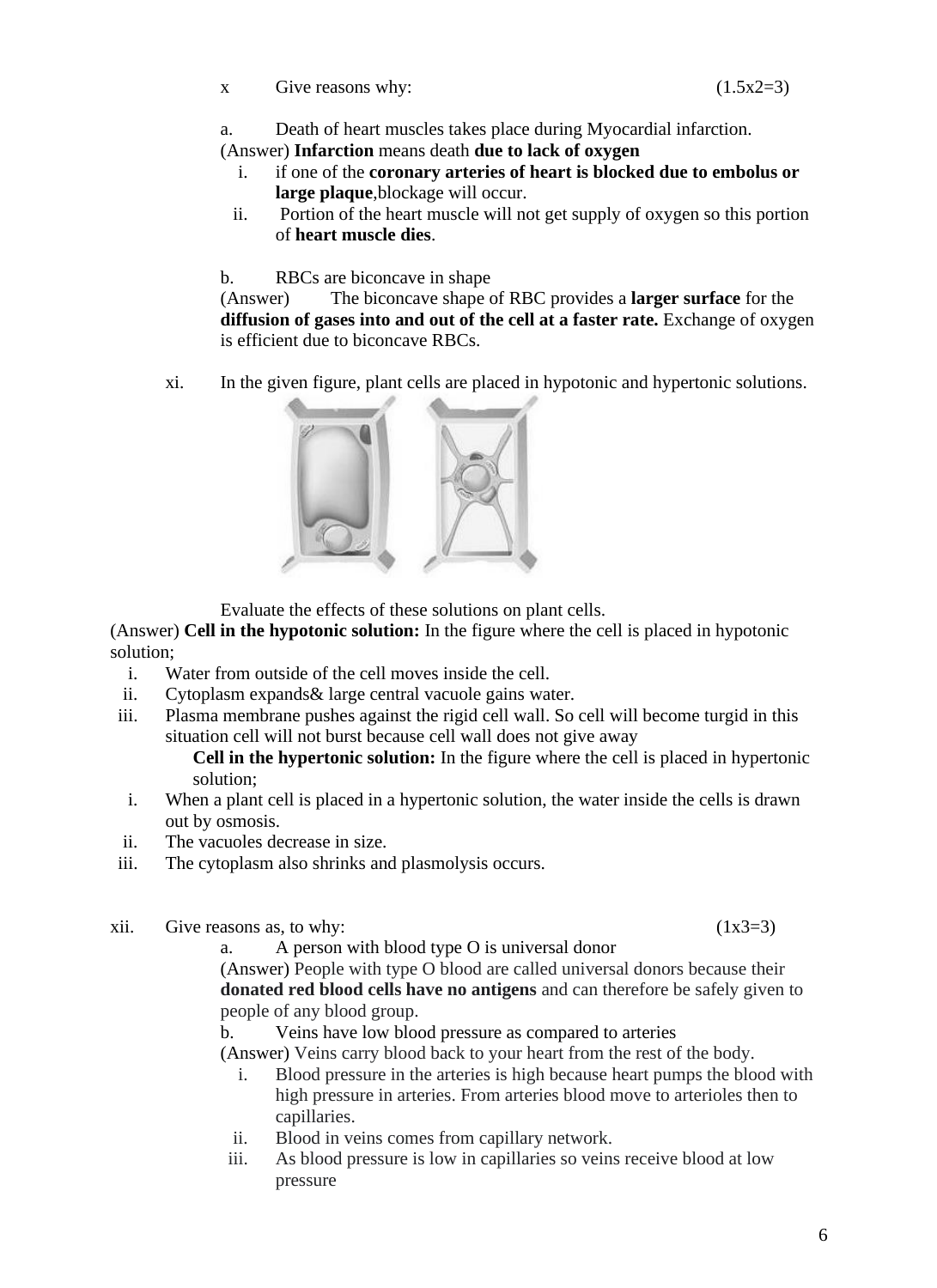c. In humid air transpiration rate is less.

(Answer) Humid air already **contains lot of water vapour**. So humid air can **accept very little water vapours** from plants so rate of transpiration remains less in humid air.

xiii. The figure given below shows part of mechanism for the movement of water through xylem.



a. Identify forces A and B. (1) (Answer) A - Adhesion

B - Cohesion

b. Despite of the gravitational force, how the upward movement of water takes place through xylem? (2)

(Answer) Upward movement of water trough xylem is due to

- i. **Cohesion** which is force of attraction between the water molecules due to strong hydrogen bonding with eachother**Adhesion** which is the attraction between different molecules (between water molecules & xylem vessels &tracheid) Due to these cohesive and adhesive forces a continuous column of water is formed from roots up to the leaves.
- ii. The evaporation of water from the leaves results in the suction force which pulls the water up the xylem vessel. This suction force due to transpiration is called **transpiration force**.so due to all these forces water moves up against the force of gravity through xylem.
- xiv. The given flow chart illustrates the aerobic respiration. Answer the questions related to it:  $(1+2)$



| (a) Name the phases of aerobic respiration | (b) Label the products of phase B of respiration |
|--------------------------------------------|--------------------------------------------------|
| A. Glycolysis                              | i.6NADH                                          |
| B.Kreb's cycle                             | $ii.2$ FAD $H2$                                  |
| C. Electron Transport chain                | iii.2ATP                                         |
|                                            | iv.4CO <sub>2</sub>                              |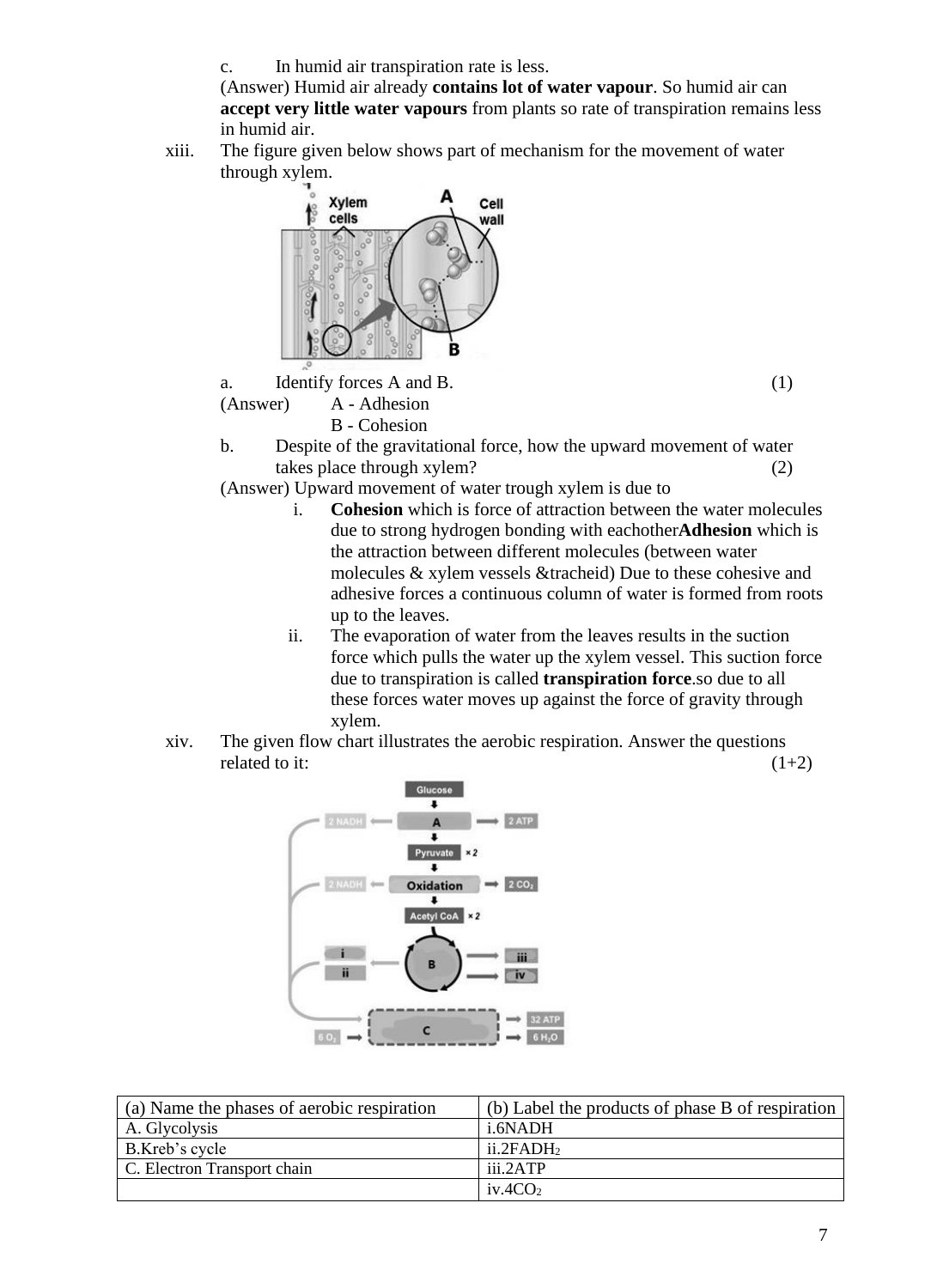### **(Note: Labelled part (i) and (ii) names are interchangeable. Labelled parts (iii) and (iv) names are interchangeable.)**

xv. Why ATP is called the energy currency of the cell?Justify the statement. (Answer) The primary molecule used by the cells to capture & release energy is Adenosine Triphosphate. The ability of ATP to store and release energy is due to its molecular structure. **Each ATP molecule has three phosphate groups attached with adenosine.**

In the structure of ATP the 2 terminal phosphate groups are linked with each otheras **energy rich bonds**.The energy in this bond is released as it breaks and inorganic phosphate (Pi) gets separated from ATP. In common energy reactions only the outermost of the two high-energy bonds breaks. When this happens, on breakdown of terminal bond ATP becomes ADP (adenosine diphosphate) and one Pi is released with the release of 7.3 kcal of energy (7,300 calories).

 $ATP$   $\longrightarrow$   $ADP + Pi + (7.3 \text{ kcal per mole})$ In some cases, ADP is further broken down to AMP with the release of 7.3 kcal of energy.

 $ADP$   $\longrightarrow$   $AMP +Pi + (7.3 \text{ kcal per mole})$ 

**SECTION – C**(Marks 20)

**Note:** Attempt any **TWO** questions. All questions carry equal marks.  $(2 \times 10 = 20)$ 

**Q.3** a. Identify the causes and effects of deforestation. **(1.5+2.5)**

### **(Answer) Deforestation**

The cutting down of trees, destruction of forest, leaves the soil barren, which is called deforestation. We are destroying forests (a) for timber (b) to get land for agriculture (c) to make roads, airports etc. (d) to make houses, buildings for the settlement of ever-increasing number of human population and urban development (e) to get land for grazing.

### **Effects of Deforestation on Biodiversity**

- i. Removal of forests causes soil erosion, silting up of lakes and rivers, flood and the loss of thousands of species of animals and plants.
- ii. When the trees are cut down and the soil is ploughed, there is less protection from the wind and rain. Heavy rainfall washes the soil off the hillsides into rivers. The hillsides are left bare and useless and the rivers become choked up with mud and silt, which can cause floods.
- iii. About half of the rain, comes from the transpiration of the trees themselves. When areas of forest are cleared, this source of rain is removed, cloud cover is reduced and the local climate change quite dramatically.
- iv. The temperature range from day to night is more extreme and the rainfall reduces.
- v. Many of our present-day drugs quinine, aspirin etc., are derived from plants. We are likely to deprive the world of these valuable resources.
	- c. List the events of light dependent reactions with help of Z scheme diagram.**(4+2)**

### **(Answer) Light Dependent Reactions of Photosynthesis**

The reactions, which depend upon light, are called light dependent reactions of photosynthesis. These reactions take place in thylakoid membranes where photosynthetic pigments are arranged into clusters called photosystems. There are two types of photosystems: **Photosystem I** and **Photosystem II**. Process of light dependent reactions starts from photosystem II

- 1. Chlorophyll a of photosystem II absorbs light and a pair of electrons is emitted from it.
- 2. The emitted electron pair passes through electron transport chain and provides energy for ATP synthesis.
- 3. At the same time **photolysis** takes place. In this process light splits water into oxygen atom, two hydrogen ions  $(H^+)$  and two electrons. Oxygen is released out while electron pair is provided to chlorophyll of photosystem II to compensate its electron loss.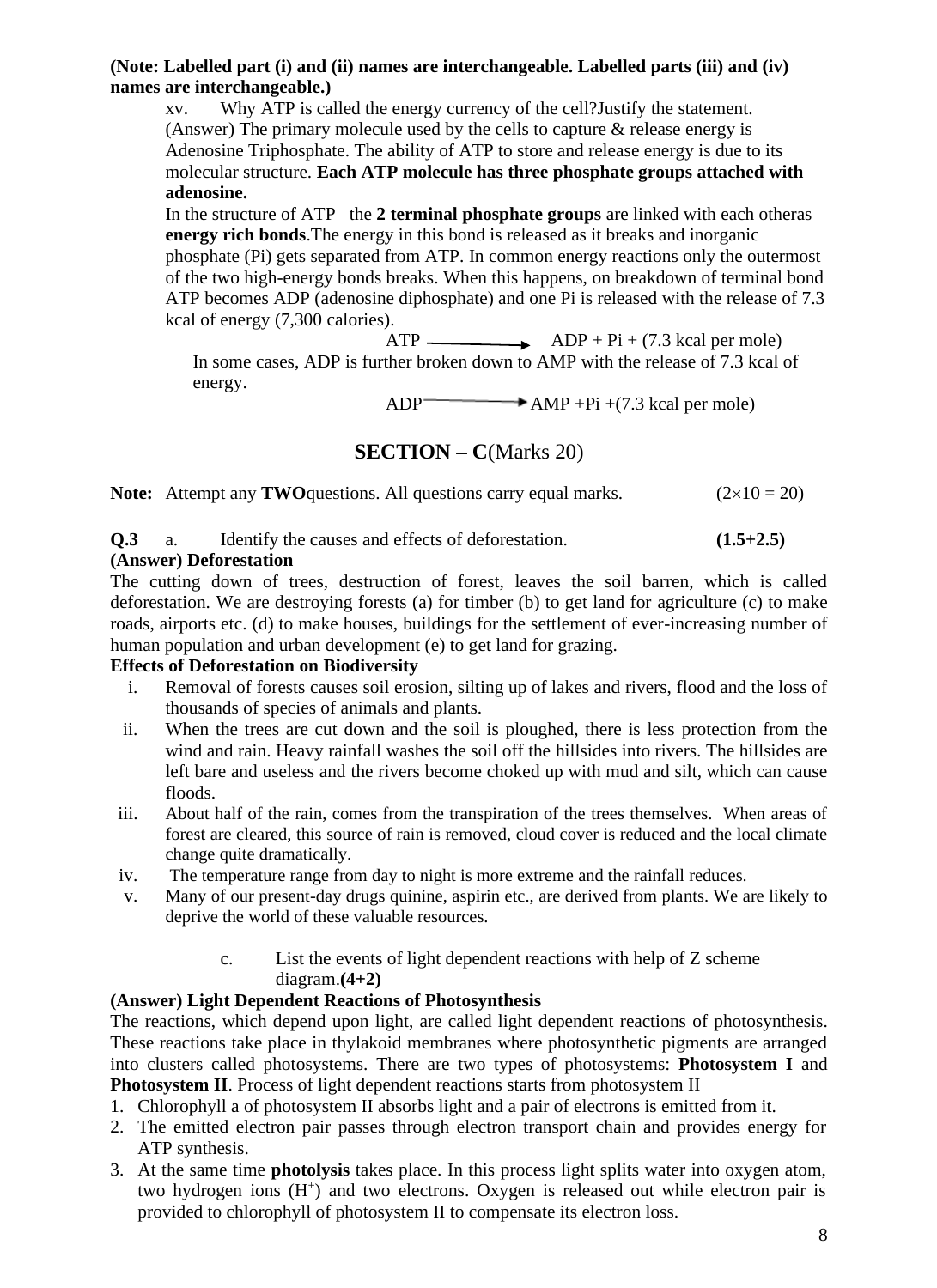4. Light also acts on photosystem 1 which gives out an electron pair. These electrons and two H<sup>+</sup> of water reduce NADP<sup>+</sup>to NADPH



| Requirements of Light reaction |                           | Products of light Reaction |  |
|--------------------------------|---------------------------|----------------------------|--|
|                                | Light                     | Oxygen                     |  |
| ii.                            | Enzymes                   | <b>ATP</b>                 |  |
| iii.                           | Water                     | <b>NADPH</b>               |  |
| 1V <sub>1</sub>                | $NADP+$                   |                            |  |
| V.                             | ADP & Inorganic phosphate |                            |  |

**Q.4** Heart acts as a pumping organ in body. Explain the structure and function of human heart along with the diagram. **(4+3+3)**

### Answer: HUMAN HEART

The human heart is a hollow pumping organ. It is somewhat conical in shape. It is about the size of a man's fist.

### **Pericardium**.

The heart is enclosed in a thin tough transparent sac, the **pericardium**.

### **Pericardialfluid**

There is a fluid between the heart and the pericardium called **pericardialfluid**. It is lubricating fluid, which reduces friction between the pericardium and heart.

### **Myocardium**

The major portion of the heart is called **myocardium**. It consists largely of cardiac muscle tissue. **Longitudinal division of heart**

Internally, the heart is divided by a vertical partition into two halves, the right and left. The vertical partition is called **septum**.

# **Chambers of heart**

Each half is again divided into an upper thin-walled **atrium** and a lower thick-walled **ventricle**. Thus, the heart consists of four chambers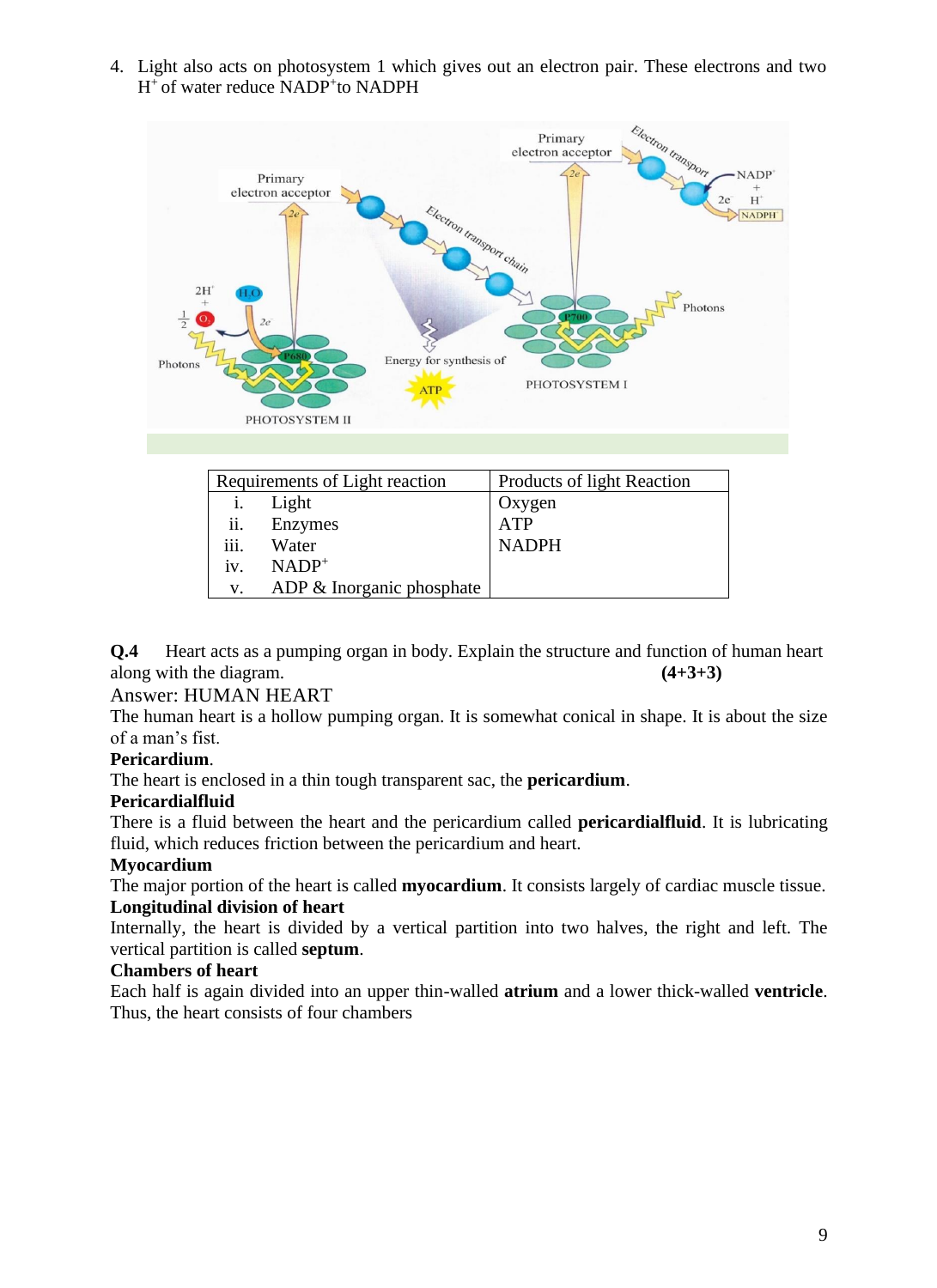

i. **right** and **left atria**

#### ii. **right** and **left ventricles.**

The **atria** receive blood and the **ventricles** distribute it. Blood from the head, neck and arms is returned to the right atrium by **superior vena cava**. Blood from lower parts of the body is brought back by **the inferior vena cava** to the right atrium. Thus, the **right atrium receives deoxygenated blood from the two-vena cava.** When the right atrium contracts, the blood flows into the right ventricle through the tricuspid valve.

#### **Contraction of right ventricle**

When the right ventricle contracts the blood pressure closes tricuspid valve. This prevents back flow of blood into the atrium. The blood leaves the right ventricle by pulmonary trunk. The pulmonary trunk divides into two pulmonary arteries one to each lung. Return of blood into the ventricle is prevented by **semilunar valves** in the pulmonary trunk. Oxygenated blood from the lungs is brought back to the heart by way of the **pulmonary veins**, which open into the left atrium. When the left atrium contracts the blood enters the left ventricle through bicuspid valve. **Contraction of left ventricle**

When the left ventricle contracts, blood leaves by a large artery, the aorta. From the aorta blood is distributed to all parts of the body except lungs.

Aorta also has **semilunar valves** to prevent back flow into the left ventricle.

**Q.5** a. Answer the questions related to the functions of an organelle, shown in figure.



|     | Identify the organelle A.                                    | (0.5) |
|-----|--------------------------------------------------------------|-------|
|     | <b>Ans:</b> Lysosome                                         |       |
| ii. | Label the steps C, D and E.                                  | (1.5) |
|     | <b>Ans:</b> $C - Lysosome$ <i>equiling damaged organelle</i> |       |

- D Digestion of food vacuole
- E Transport vesicle (containing active hydrolytic enzymes)